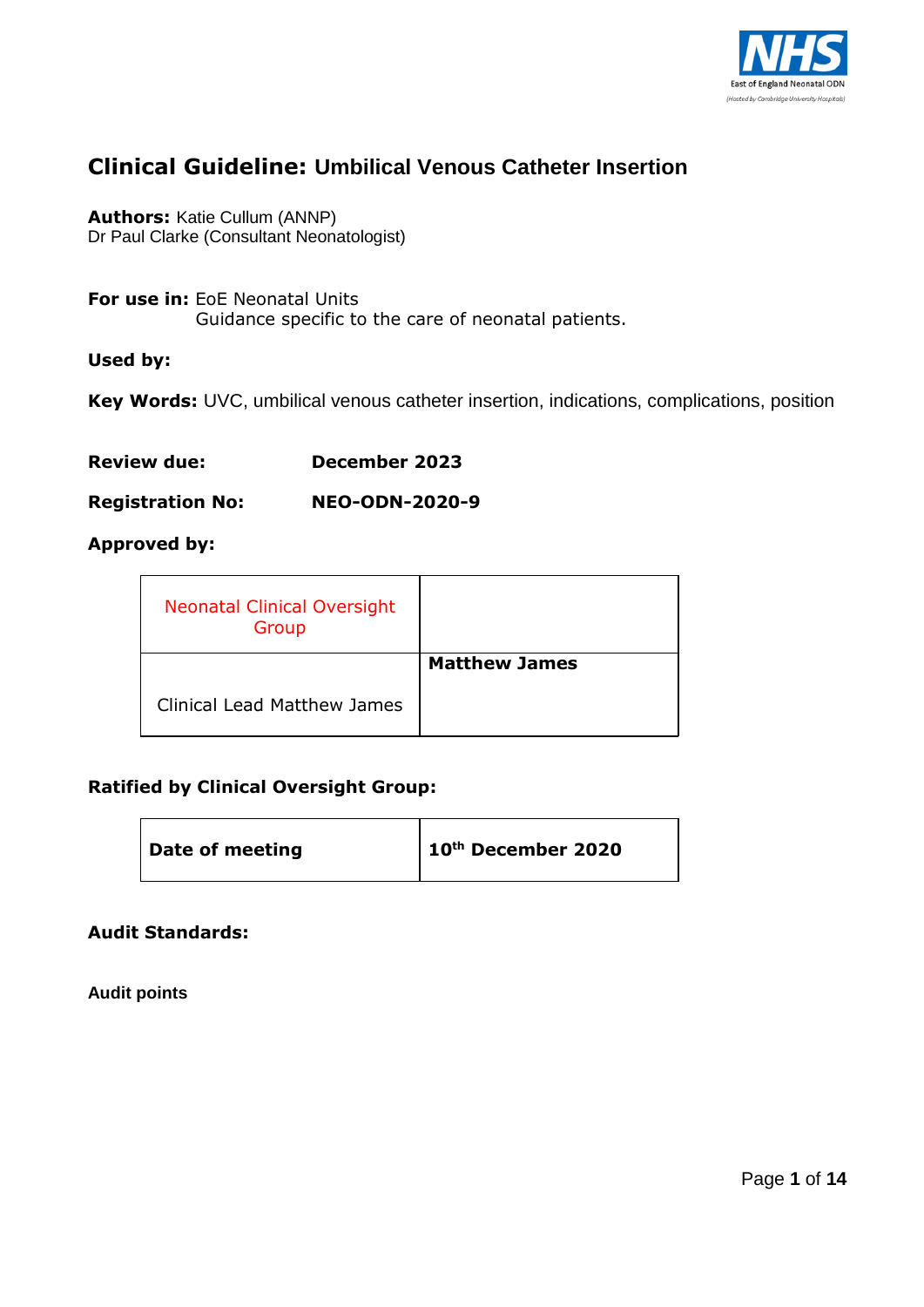

# **1) Background**

The use of umbilical venous catheters (UVCs) is an essential part of neonatal care allowing delivery of intravenous fluids, nutrition, and medication. However, the use of UVCs is associated with a number of potential complications. Whilst catheter-associated infection is well recognised, extravasation into a body cavity is less common but potentially fatal if tamponade ensues. The British Association for Perinatal Medicine has recently published a framework for practice to reduce harm and improve safety in babies needing central venous catheters.<sup>1</sup> The present guideline for UVC insertion incorporates key practice points highlighted by the BAPM expert working group to reduce the risk and complications arising from this procedure.

# **2) Objective**

To ensure the safe insertion of an umbilical venous catheter.

# **3) Indications<sup>2</sup>**

- Central venous access for low birth weight infants to avoid multiple peripheral cannulation
- Delivery of drugs and parenteral nutrition
- Emergency vascular access for resuscitation of infants at birth
- Exchange transfusion

# **4) Contraindications<sup>2</sup>**

- Abnormalities of the abdominal wall
- Necrotising enterocolitis
- **•** Peritonitis

# **5) Complications<sup>1</sup>**

- $\bullet$  Sepsis<sup>4,5</sup>
- $\bullet$  Embolism<sup>3</sup>
- $\bullet$  Venous thrombosis<sup>6</sup>
- $\bullet$  Pericardial effusion<sup>7,8</sup>
- $\bullet$  Pleural effusion<sup>9</sup>
- Portal hypertension
- Displacement leading to blood loss
- Breakage of catheter on removal<sup>10</sup>
- Intra-abdominal extravasation<sup>1</sup>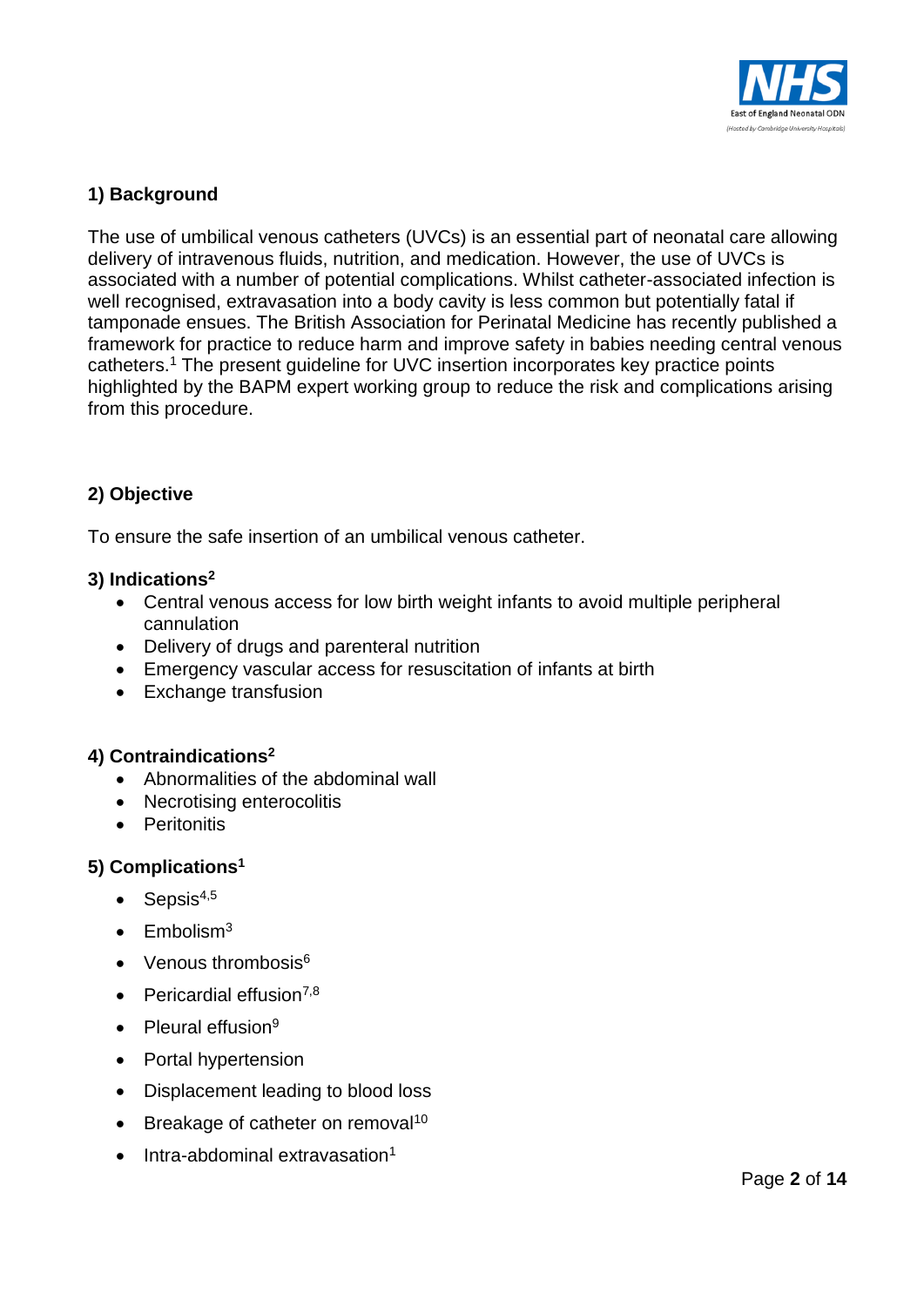

# **6) Mispositioned catheters**

- Catheters placed in the heart can cause pericardial effusion, cardiac tamponade, endocarditis, arrhythmias, and death<sup>1,8,11,12,13,14,15</sup>
- Catheters placed in the portal system are associated with necrotising enterocolitis, perforation of colon and hepatic necrosis<sup>15,16</sup>.
- Catheters in a low position (pre-hepatic) may be at increased risk of hepatic necrosis and intra-abdominal extravasation $1$

7) Key notes (based upon the recommendations of the 2018 BAPM Framework<sup>1</sup>)

- A umbilical venous catheter (UVC) tip should lie outside the cardiac silhouette ideally at T8-T9.
- A UVC with tip sited at or below T10 should only be used in the short term (if considered essential) as this site carries a significantly higher risk of extravasation
- Staff inserting UVCs have a responsibility to ensure they maintain their competence and should be familiar with the equipment and procedures used for catheter insertion.
- In each situation where a UVC is required an assessment should be made as to who is the most appropriate person to undertake the procedure.
- A Central Cather Care bundle should be used to covers all aspects of insertion, use and on-going management of the UVC.
- Staff inserting the UVC should have undertaken a formal training package for the insertion of central venous catheters. This should include an assessment of technical competence and awareness of potential complications
- When inserting a UVC each UVC should be withdrawn to a point at which it freely aspirates blood (to prevent malposition) and, after being secured in position, should be x-rayed to confirm that the position is acceptable.
- Following any new manual adjustment of UVC position, irrespective of how small the adjustment, a further radiograph must be obtained to verify the new position.
- The UVC position should also be noted on any subsequent x-ray done in the baby
- Umbilical catheters should be clearly labelled to distinguish arterial and venous catheters.
- Use of ultrasound to confirm ongoing position can be used where facilities and skill mix allows.<sup>27</sup>
- There is no evidence to support the practice of 'railroading' a second UVC alongside the one which is thought to be malpositioned. This practice is to be avoided since it may increase the risk of vessel trauma and consequent extravasation.
- There should be thorough contemporaneous documentation of each UVC insertion including indication, description of the catheter itself, number of attempts, length inserted, confirmation of blood aspiration, position on X-ray, and any adjustments subsequently made. The accepted position should be verified in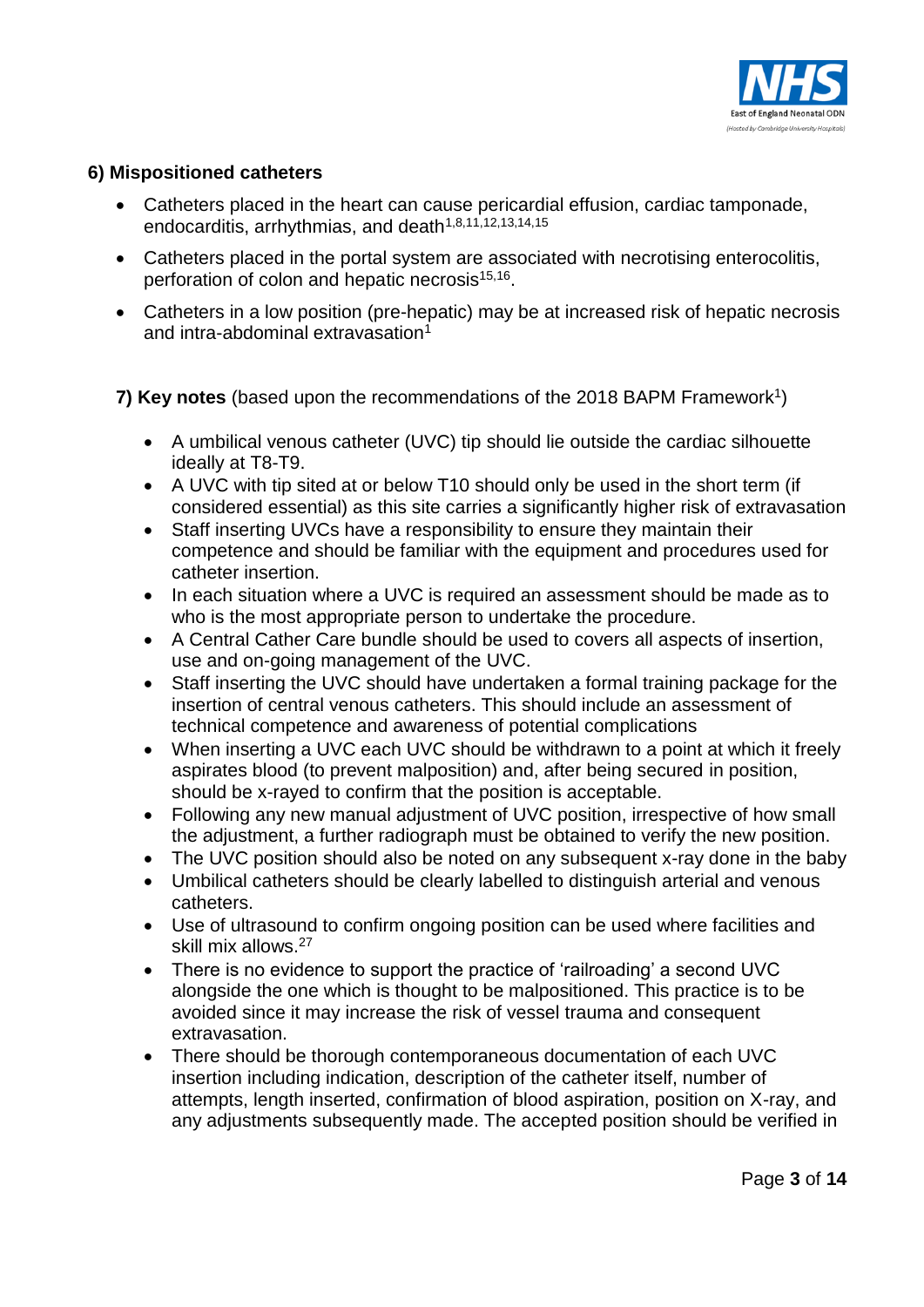

writing within 24 hours of insertion by a consultant neonatologist/consultant paediatrician or from a consultant radiologist's report.

- The need for continued retention/use of a UVC should be reviewed daily.
- On-going care of UVC should include regular review of catheter fixation and position, strict asepsis and minimising catheter access.
- Any clinical deterioration of a baby in whom a central venous catheter is present should raise the question of catheter-related complications, particularly infection, extravasation and tamponade
- Parents should always be informed about the use of central catheters at the earliest opportunity, although formal prior consent is impractical.

# **8) Description and Documentation of the Procedure**

#### **Equipment**

- Sterile pack for insertion of umbilical lines
- Chlorhexidine antiseptic solution for skin preparation
- Sterile water
- Umbilical catheter (single or double lumen, in size range 3.0 to 5.0 Fr)
- 10 mL syringe
- Yellow needle (21G)
- 0.9% sodium chloride 10 mL ampoule
- Scalpel
- Sterile gloves and gown
- Suture
- Tape to secure the line in place with suture or umbilical catheter holder
- Umbilical tape

#### **Preparation**

- Clean trolley surface.
- Wash hands.
- Assess the depth that the catheter needs to be inserted from one of the following two methods:
- a) ( $\{3 \times \text{baby's weight in kg}\} + 9$ )/2 and add on cord stump length,  $\text{(cm)}^{\frac{17}{2}}$
- b) Directly measure length from cord base to xiphisternum and add on cord stump length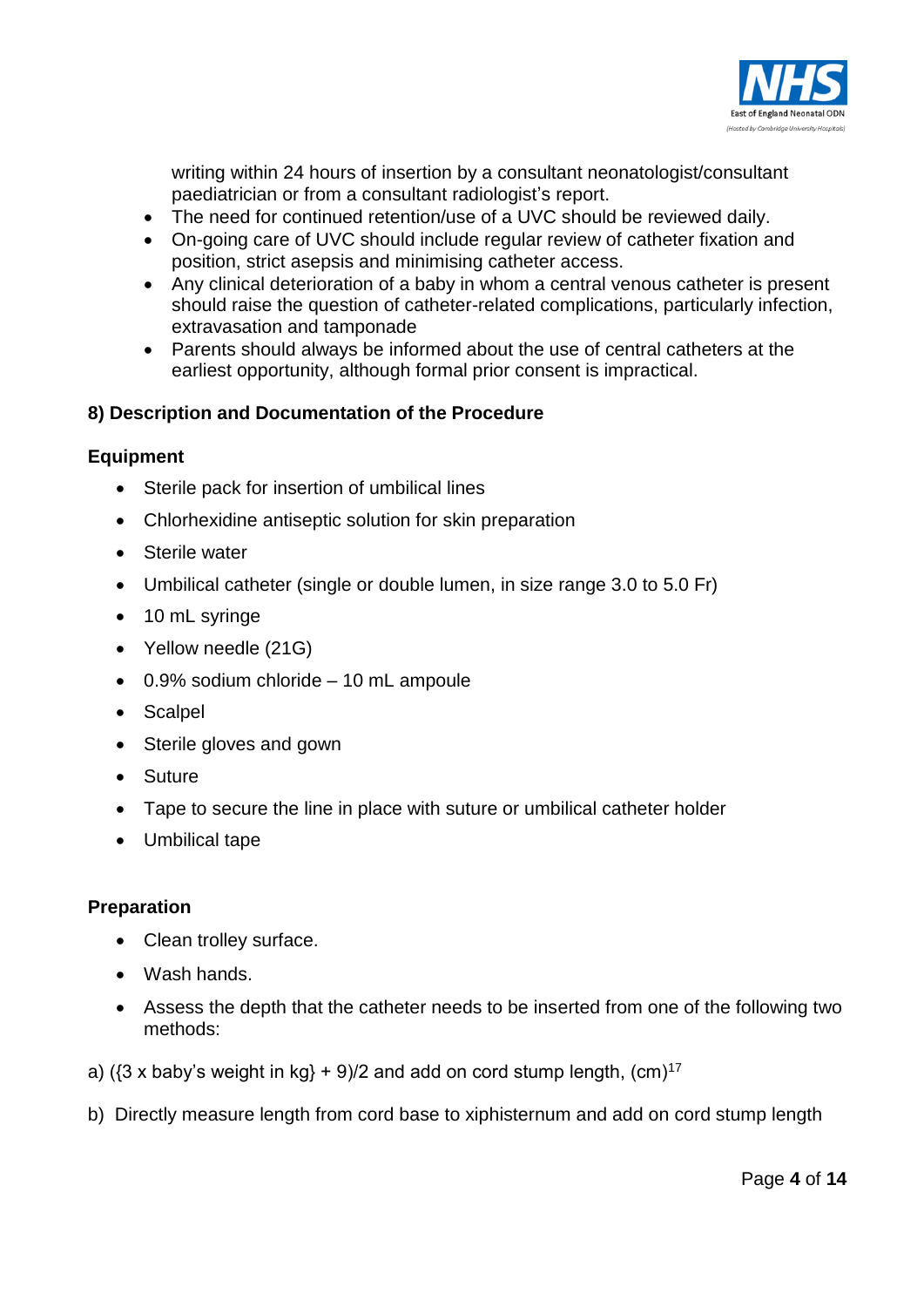

- Position the infant and surrounding equipment so that the cord is accessible.
- Where possible, depending on the urgency of the procedure ensure that infant's temperature is at least 37°C before starting the procedure. Check that there is adequate output from the radiant heat source or incubator to keep the infant warm during the procedure.
- If the infant is particularly active and doesn't calm when the drapes are in place ensure that an assistant is on hand to contain and support the infant for the procedure. Consider use of sucrose if applicable.

#### **Physiological instability during insertion**

- Closely observe the infant during and following the procedure for any deterioration
- Monitoring (ECG and oxygen saturation) should remain in place throughout the procedure
- If the infant is intubated, check the endotracheal tube is secure before commencing the procedure.
- If the infant is very preterm and is nursed in a polyethylene bag this should remain in place with a small incision made to the polyethylene bag over the umbilicus to provide access.

#### **Procedure**

- Wash hands.
- Open the packaging of equipment with a non-touch technique.
- Wash hands thoroughly and dry.
- Put on gown and sterile gloves *in addition, hat & mask should be worn where this is local unit policy*
- Follow aseptic procedure principles.
- Draw up 10 mL of 0.9% sodium chloride into syringe and attach a three-way tap to the catheter. Flush through both the three-way tap (if used) and the catheter with the saline ensuring that there is no air in the system.
- Turn the three-way tap off or clamp the line to prevent any entry of air into the catheter to reduce the risk of air embolism whilst the catheter is being inserted.
- Clean cord and peri-umbilical area with chlorhexidine solution. Avoid excess application and any spillage around down to the buttocks as this may cause burns to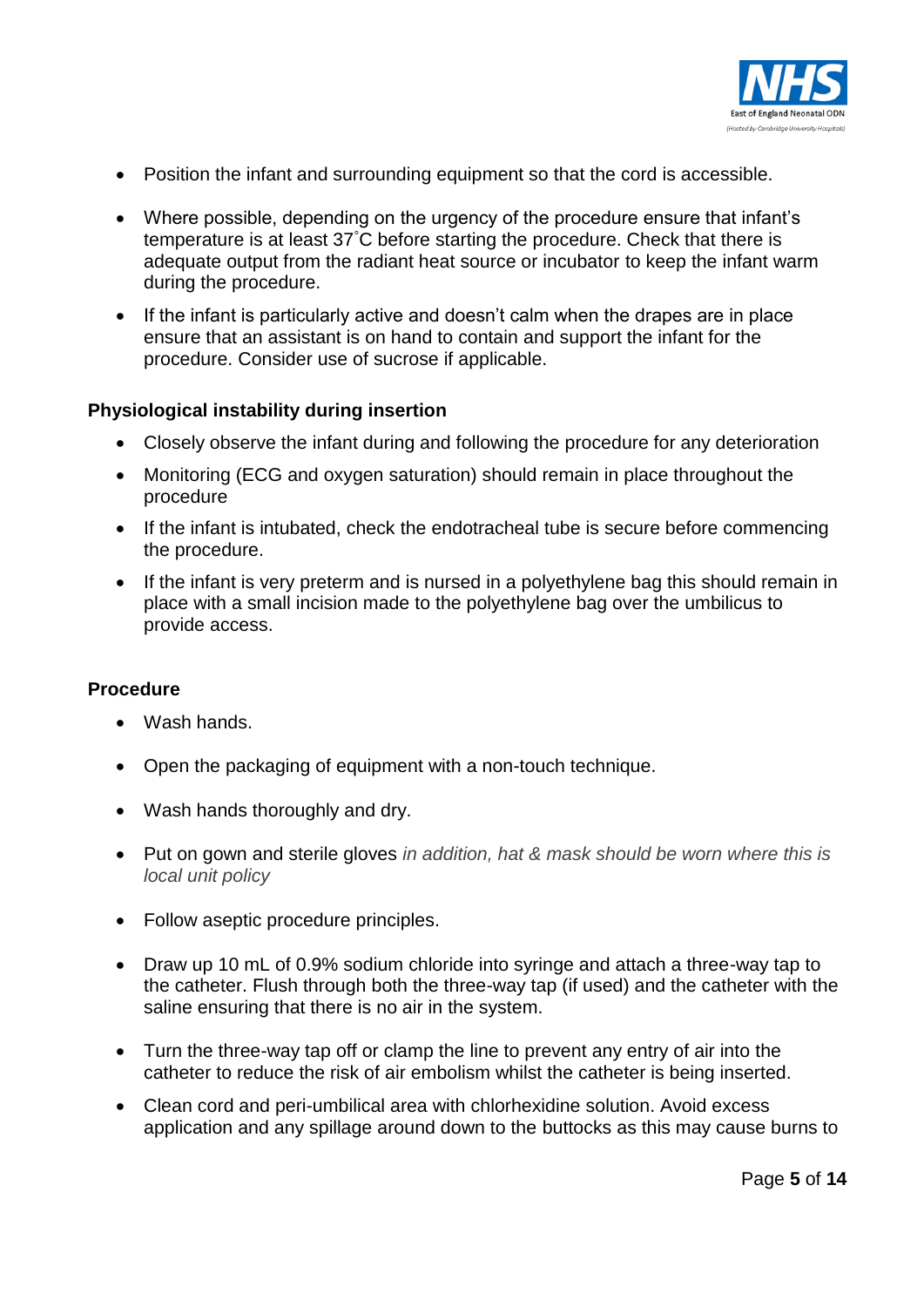

very preterm skin. Allow to dry, then remove with sterile water to prevent adverse skin reactions <sup>18,19</sup>.

- Holding cord clamp with sterile gauze, apply sterile drapes.
- Tie umbilical tape around the base of the cord tightly enough to minimise blood loss but loosely enough to allow the catheter to be passed through.
- Grasp the cord with the artery forceps and gently pull the cord upwards whilst you cut the underside of the forceps with a scalpel blade leaving 1-2cm of cord above the skin junction.
- Identify the vessels in the cord. The vein is a thin walled vessel, larger than the two arteries.
- Hold the stump with the toothed forceps and remove any visible clots.
- Place the tip of the catheter, held with forceps (see **Figure 1**) into the lumen of the vessel and gently advance to 5 cm into the vein. Remember that the vein goes up towards the heart unlike the arteries which descend first before looping upward; therefore, the catheter should be passed upwards.
- Turn the three-way tap so that the catheter is open to the syringe and apply gentle suction on the syringe.
- If there is smooth blood flow, continue to insert to the predetermined length and aspirate with syringe to verify blood return.



**Figure 1 Inserting catheter into umbilical vein (from 'Atlas of Procedures in Neonatology' 2,)** 

- If no blood is aspirated at this point either advance the catheter 1 cm at a time or withdraw catheter 1 cm at a time until blood can be aspirated.
- If it is not easy to get blood back, rarely the catheter may be in a small blood vessel and have a clot in the tip – withdraw whilst maintaining suction, remove the clot and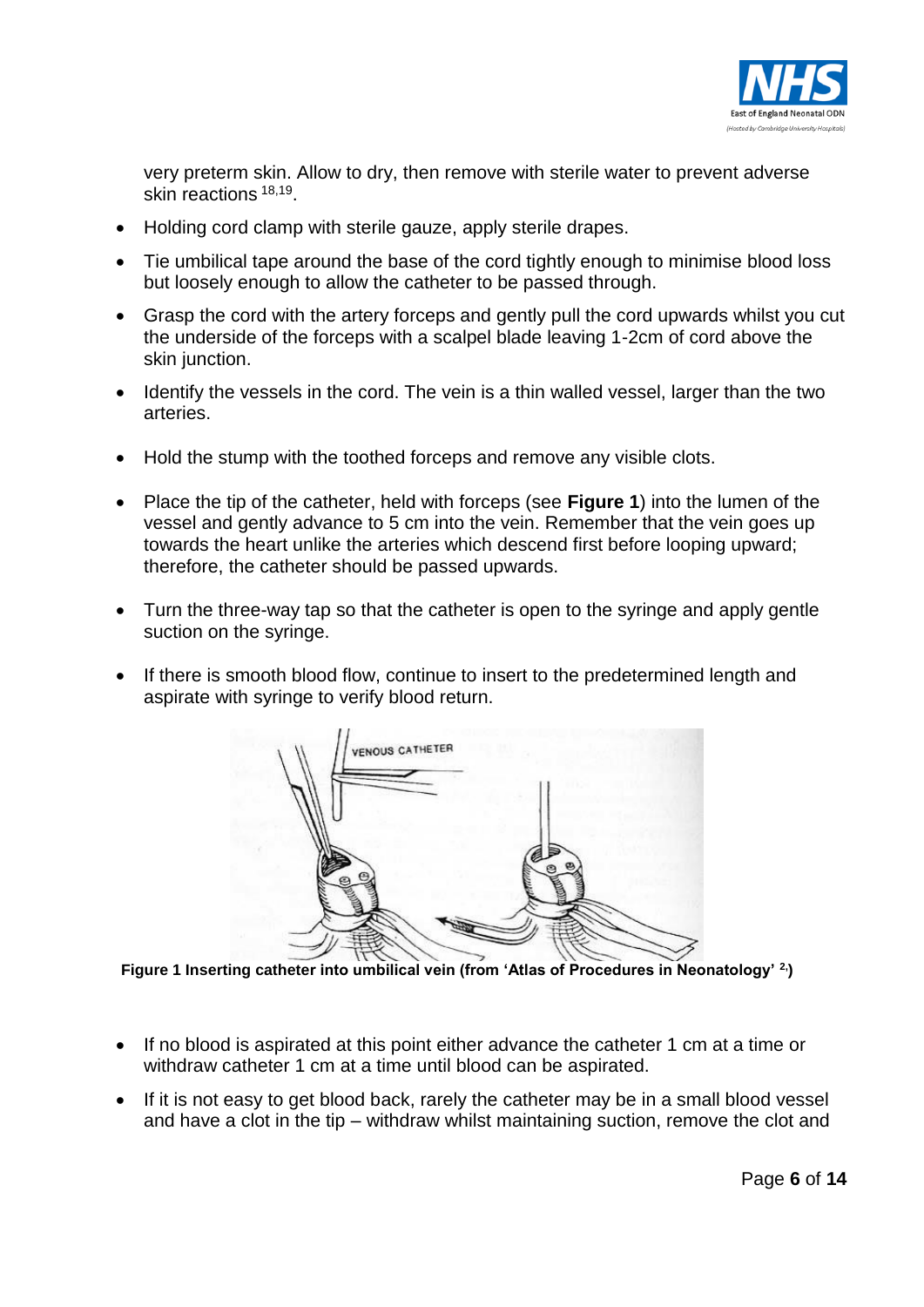

reinsert the catheter. Note that UVCs placed during newborn resuscitation also require demonstration of adequate back sampling of blood before use.

- If there is any resistance and you cannot advance the catheter to the desired depth or there is a bobbing motion of the catheter, it may have entered the portal vein or be wedged in the intra-hepatic branch of the umbilical vein. The catheter will either must be retracted or removed and replaced. Some authors have described a technique involving insertion of another smaller bore catheter alongside which may then pass into the ductus venosus before removal of the original catheter $21$ . However, there is insufficient evidence to support the technique of double cannulation at the present time. This practice may increase the risk of umbilical vein trauma and should therefore be avoided pending better supportive evidence for its safety<sup>1</sup>.
- Take blood samples as required and flush the line with saline.
- Secure the catheter using a technique that avoids tape being applied to the skin if possible e.g. suture and flag or Sulle securing device secured with a suture to the umbilicus<sup>22,23</sup>. Or use a colloid based umbilical catheter holder that will protect the skin e.g. Neobridge<sup>24</sup>. Use cavilon spray prior to using an adhesive on the skin. Once secured in place the catheter should not be advanced any further into the vein during any subsequent adjustments.
- Running 0.9% saline solution at 1.0 mL/hr through the catheter while awaiting X-ray confirmation of position may reduce the risk of the catheter blocking.
- Ensure that the correct position of the catheter is confirmed on AXR/CXR. The catheter should lie outside the cardiac silhouette ideally at T8-T9<sup>1</sup>. A UVC tip sited at or below T10 should only be use short term (if considered essential) as situation at or below this level carries a significantly higher risk of extravasation. <sup>1</sup> **Figures 2** and **3** illustrate the umbilical vein and its main anatomical relations.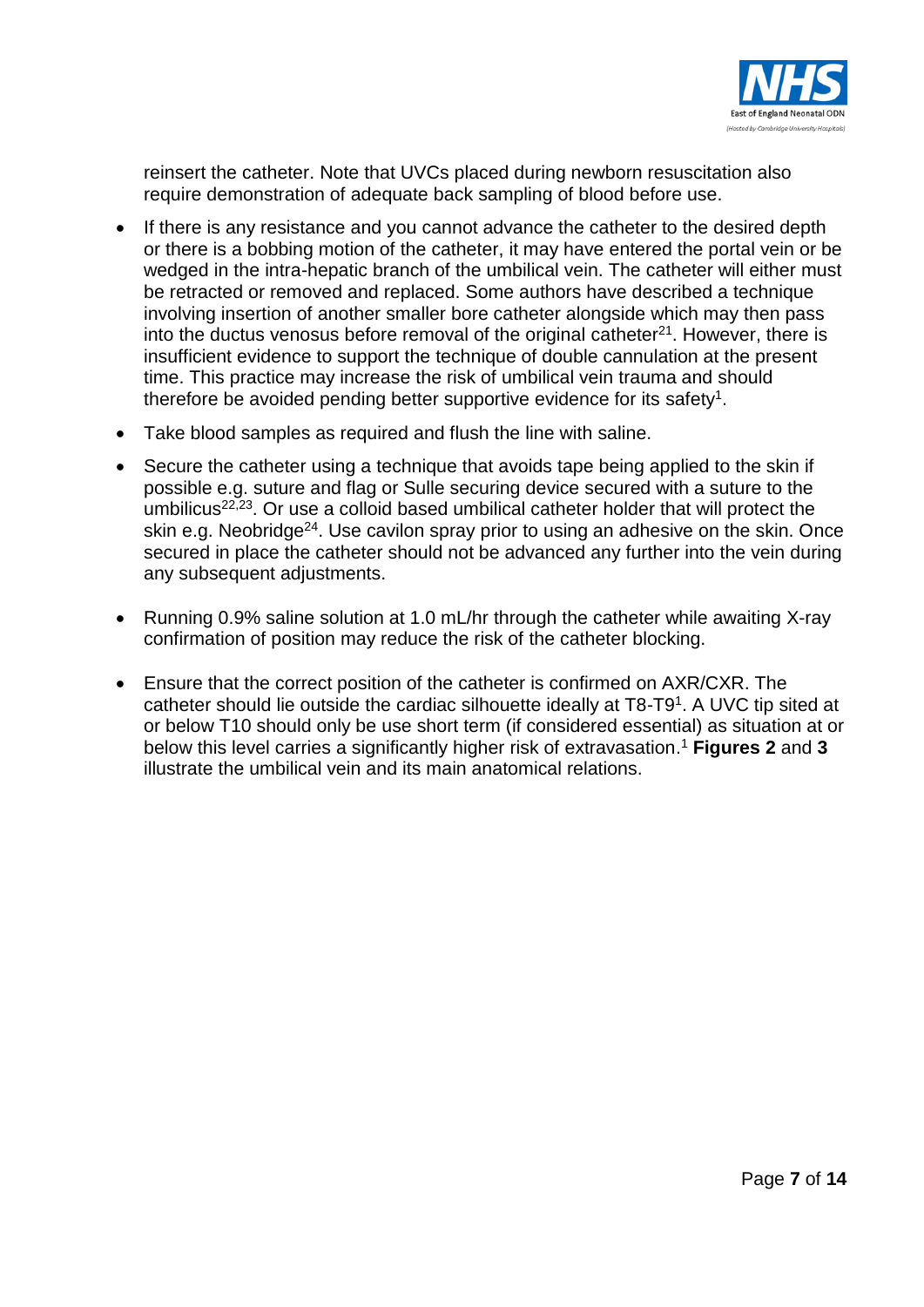



**Figure 2 Schematic diagram of umbilical and associated veins**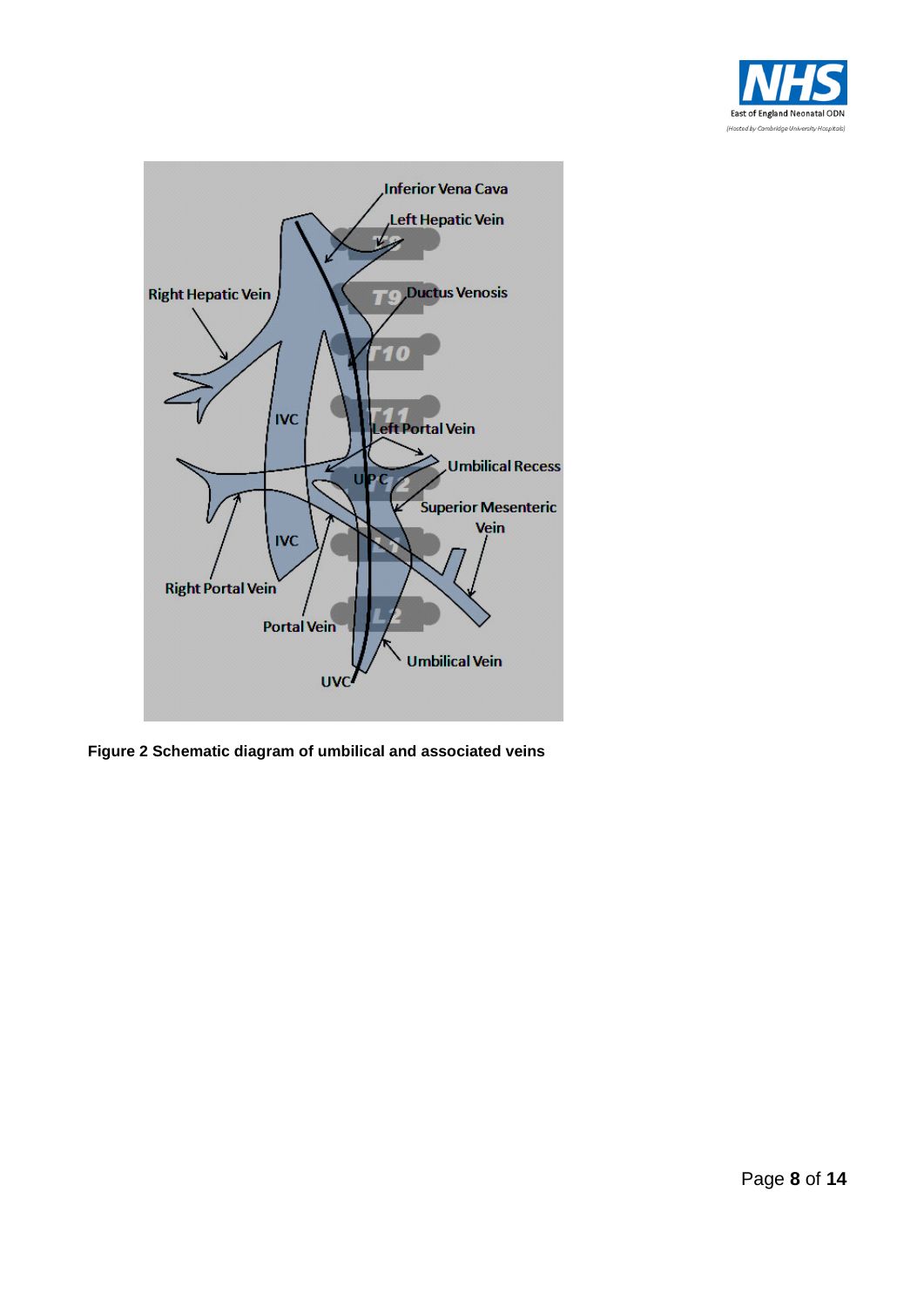



**Figure 3 Anatomy of the umbilical and associated veins, with reference to external landmarks (from 'Atlas of Procedures in Neonatology' 2,)**

- There may be some bleeding from the umbilical vein because it is not a contractile vessel. Applying pressure may be enough to stop the oozing or the ligature around the bottom of the stump can be tightened slightly for a short while but released once oozing has stopped.
- Connect the catheter to the prescribed infusion.
- Clear away all equipment and ensure that any needles or scalpel are safely disposed of into a sharps bin.
- Record the procedure in the infants' medical notes using a dedicated UVC documentation label, such as the example in Figure 4., The UVC label should provide for the routine specific documented confirmation that there was blood sampling from the UVC at the point of catheter fixation.
- Regular nursing observations of the catheter insertion site and of the external anatomical site corresponding to the catheter's internal route should be undertaken (for example using a Visual Infusion Phlebitis "VIP" scoring system). It is recommended that as a minimum hourly inspection and documentation of the state of the umbilical catheter insertion site is recorded.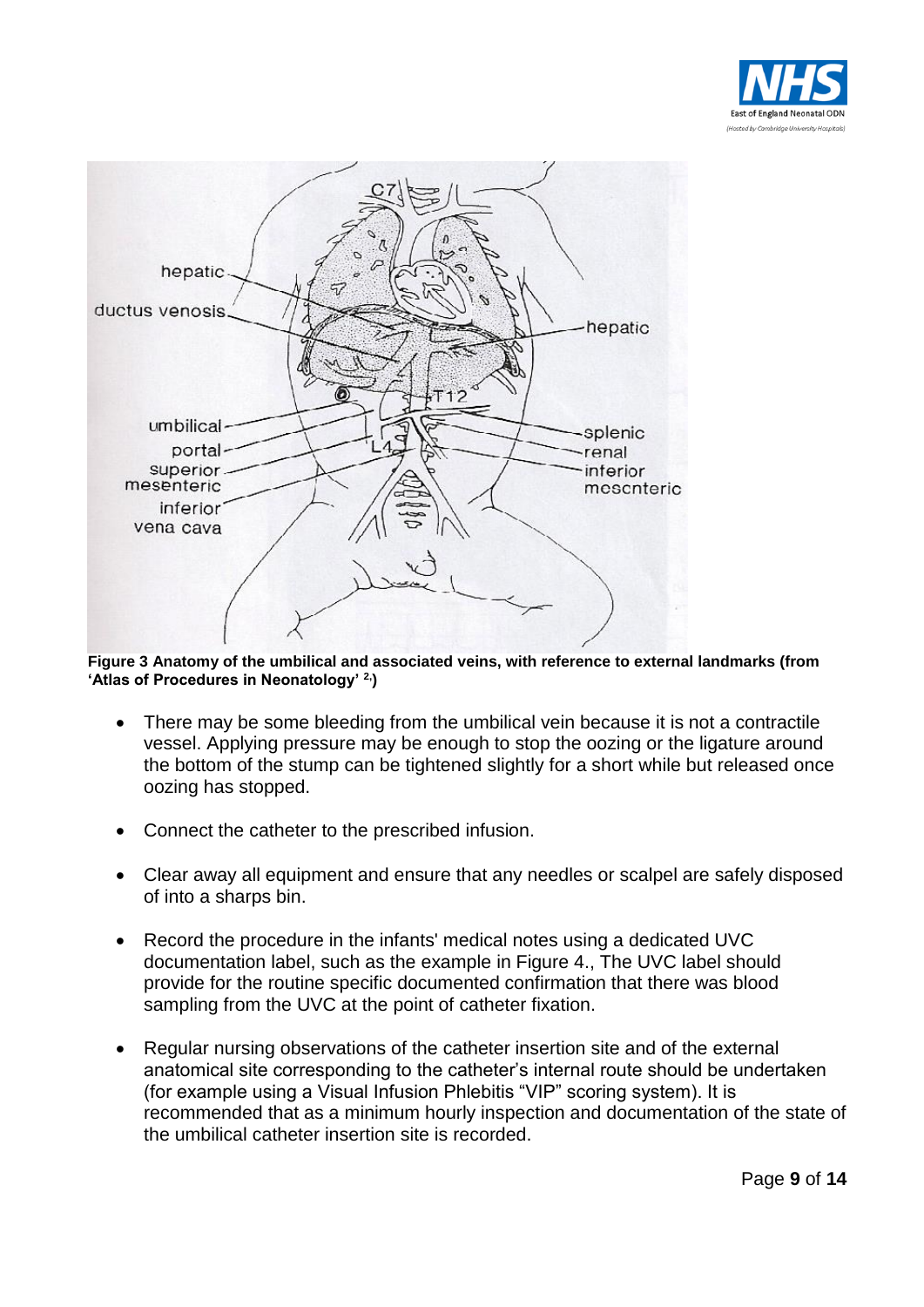

 Need for the UVC should be reviewed daily. The catheter should be removed as soon as it is no longer required, to prevent complications such as thrombosis and infection<sup>6,25,26</sup>.

 $\overline{\mathbf{1}}$ 

| Indication<br>Insertion length: use one of following methods<br>i) $({3 \times \text{weight in kg}} + 9)/2 + \text{cord stump length. cm or}$<br>ii) Directly measure length from cord base to xiphisternum and<br>add on cord stump length<br>Length by formula: cm. Stump length:  cm<br>Actual insertion length: cm<br>Confirm that line sampled blood at insertion length: $\Box$ (tick)<br>No. of attempts | Fig 4: Example of umbilical<br>venous catheterisation<br>sticker for document<br>procedure in the medical<br>casenotes. |
|-----------------------------------------------------------------------------------------------------------------------------------------------------------------------------------------------------------------------------------------------------------------------------------------------------------------------------------------------------------------------------------------------------------------|-------------------------------------------------------------------------------------------------------------------------|
|                                                                                                                                                                                                                                                                                                                                                                                                                 |                                                                                                                         |
| Successful / Unsuccessful<br>Date and time:<br>Position on X-Ray:  Acceptable Yes or no                                                                                                                                                                                                                                                                                                                         |                                                                                                                         |
| If no, state action                                                                                                                                                                                                                                                                                                                                                                                             |                                                                                                                         |
| Position on repeat X-Ray: Acceptable  Yes or no                                                                                                                                                                                                                                                                                                                                                                 |                                                                                                                         |
| Sign below to verify line position confirmed as satisfactory by<br>Consultant Neonatologist/paediatrician/radiologist (within 24 hours of<br>insertion)                                                                                                                                                                                                                                                         |                                                                                                                         |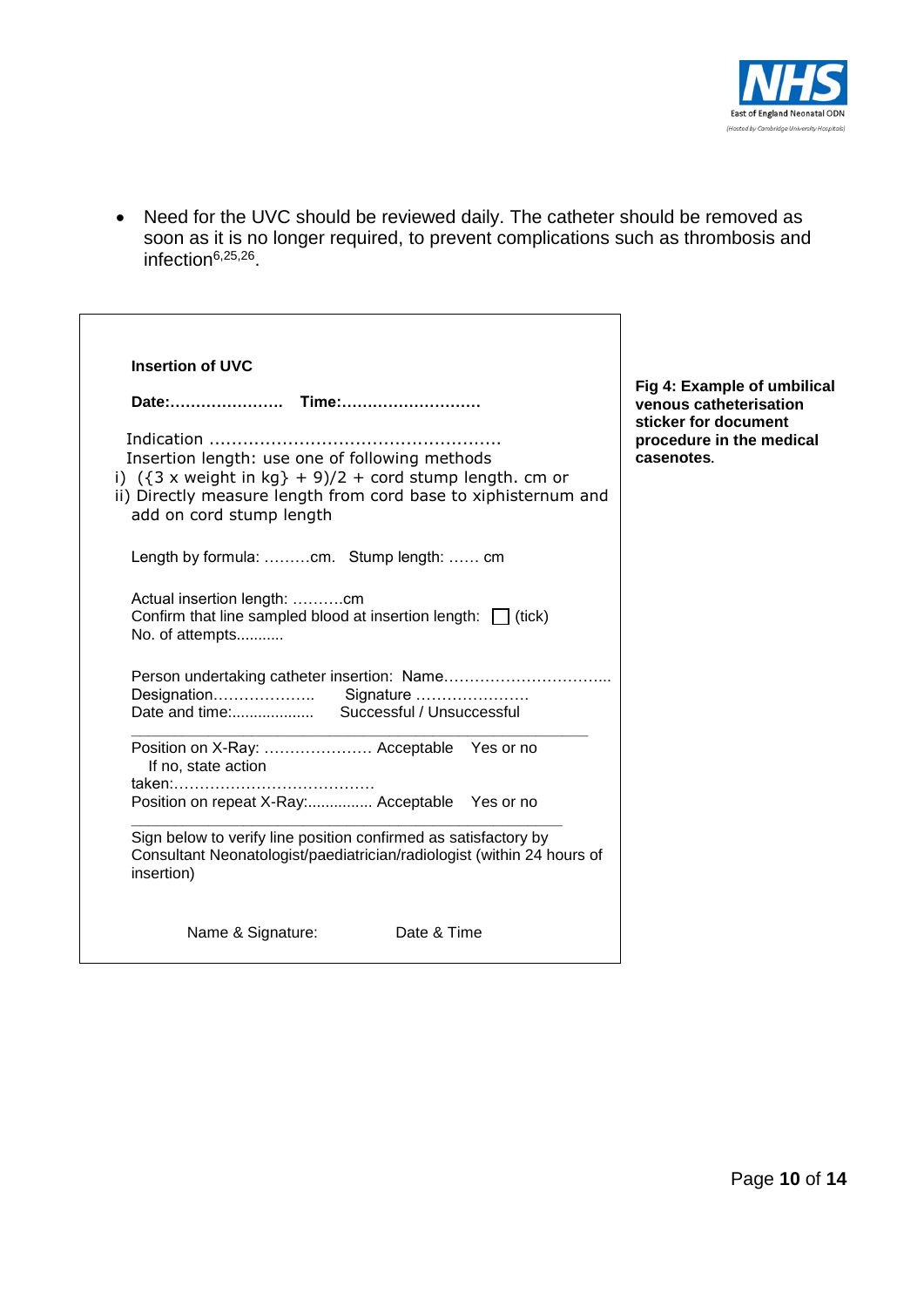

# **References**

- 1. British Association of Perinatal Medicine (2015) Use of Central Venous Catheters in Neonates A Framework for Practice. Revised 2018. London: BAPM. Available at: [http://www.bapm.org/publications/documents/guidelines/BAPM%20CVC%20final%20De](http://www.bapm.org/publications/documents/guidelines/BAPM%20CVC%20final%20Dec15.pdf) [c15.pdf](http://www.bapm.org/publications/documents/guidelines/BAPM%20CVC%20final%20Dec15.pdf) (Last accessed: 21st August 2020)
- 2. MacDonald MG. (2002) Umbilical vein catheterisation. Ch 28. In: MacDonald MG, Ramasethu J. *Atlas of procedures in neonatology.* 3rd Ed. Lippincott Williams & Wilkins. Philadelphia.
- *3.* Anderson, J. Leonard, D. Braner D.A.V, Lai, S. and Tegtmeyer, K. (2008) Videos in clinical medicine. Umbilical vascular catheterization.*The New England Jounal of Medicine*. June; 359:(15);e18
- 4. Landers S, Moise AA, Fraley JK, Smith EO, Baker CJ. (1991) Factors associated with umbilical catheter-related sepsis in neonates. *American Journal of Disease* in Childhood. June;145(6):675-80.
- 5. Lam HS, Li AM, Chu WC, Yeung CK, Fok TF, Ng PC. (2005) Mal-positioned umbilical venous catheter causing liver abscess in a preterm neonate. *Biology of the Neonate.* March; 88(1): 54-6.
- 6. Kim JH, Lee YS, Kim SH, Lee SK, Lim MK, Kim HS. (2001) Does umbilical vein catheterization lead to portal venous thrombosis? Prospective US evaluation in 100 neonates. *Radiology.* 219:645-650.
- 7. Sehgal A, Cook V, Dunn M. (2007) Pericardial effusion associate with an appropriately placed umbilical venous catheter. *Journal of Perinatology.* May;27(5):317-9.
- 8. Department of Health. Review of the deaths of four babies due to cardiac tamponade associated with the presence of a central venous catheter. Department of Health, London, 2001. http://tinyurl.com/nzc7wlx (accessed 10th April 2016).
- 9. Pabalan MJ, Wynn RJ, Reynolds AM, Ryan RM, Youssfi M, Manja V, Lakshminrusimha S. (2007) Pleural effusion with parenteral nutrition solution: an unisial complication of an "appropriately" placed umbilical venous catheter. *American Journal of Perinatology*. November;24(10):581-5.
- 10.Dhya, A.K. Singh, B. Kumar, D. Awasthy, N. (2013) Broken umbilical vein Catheter as an embolus in a neonate- An unusual preventable complication. *Journal of Neonatal Surgery.* October; 2(4):45.
- 11.Onal EE, Saygili A, Koc E, Turkyilmaz C, Okumus N, Atalay Y. (2004) Cardiac tamponade in a newborn because of umbilical venous catheterisation: is correct position safe? November;14(11):953-6.
- 12.van Niekerk M, Kalis NN, van de Merwe PL. (1998) Cardiac tamponade following umbilical vein catheterisation in a neonate. *South African Medical Journal.* April;88(Suppl 2):C87-90.
- 13.Traen M, Schepens E, Laroche S, van Overmeire B. (2005) Cardiac tamponade and pericardial effusion due to umbilical venous catheterisation. *Acta Paediatrica.*  May;94(5):626-8.
- 14.Sinha A, Fernanades CJ, Kim JJ, Fenrich AL, Encisco J. (2005) Atrial flutter following placement of an umbilical venous catheter. July;22(5):275-7.
- 15.Coley BD, Seguin J, Cordero L, Hogan MJ, Rosenberg E, Reber K. (1998) Neonatal total parenteral nutrition ascites from liver erosion by umbilical vein catheters. *Pediatric Radiology.* December;28(12):923-7.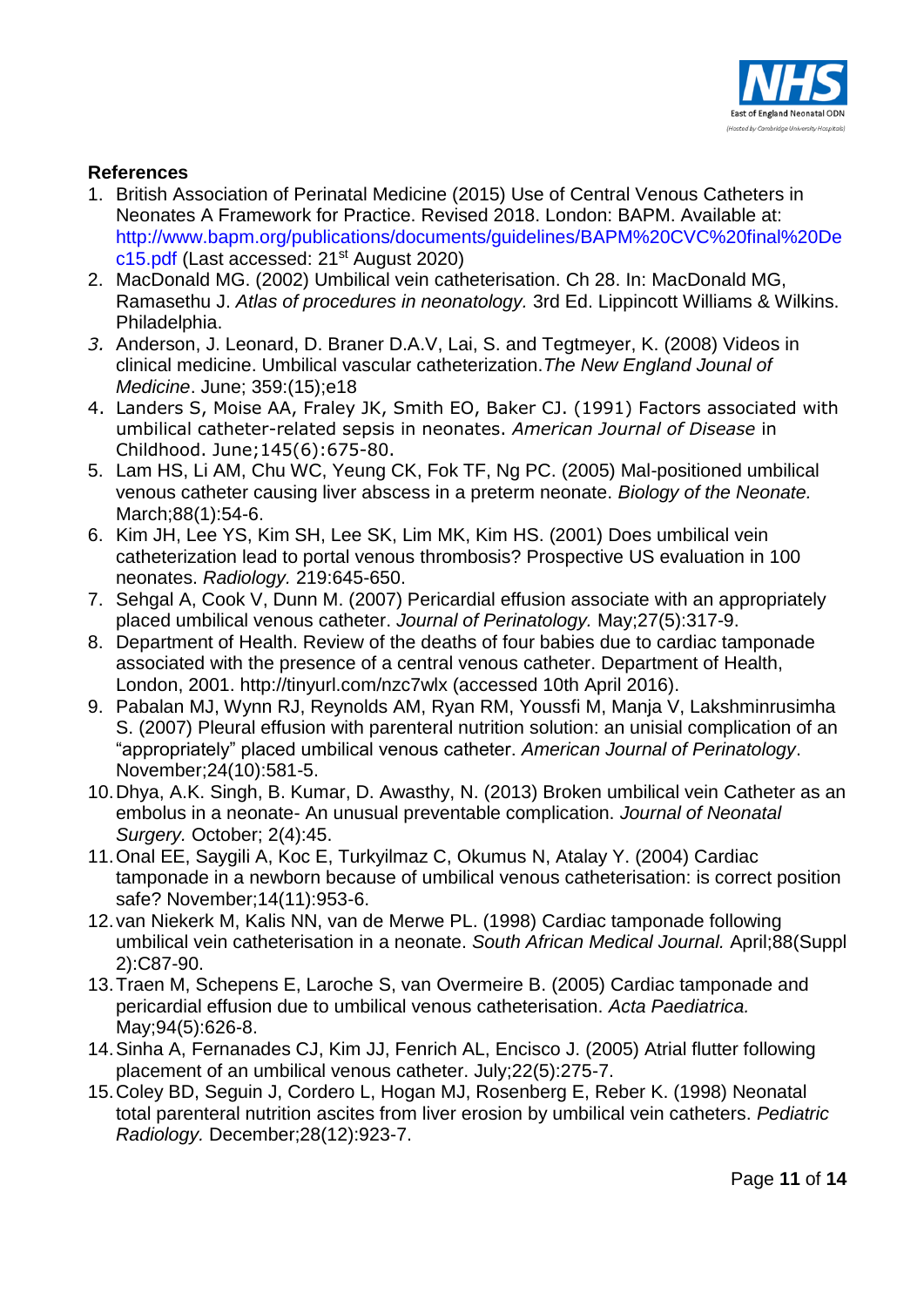

- 16.Nakstad B, Naess PA, de Lange C, Schistad O. (2002) Complications of umbilical vein catheterisation: neonatal total parenteral nutrition ascites after surgical repair of congenital diaphragmatic hernia. *Journal of Pediatric Surgery.* August;37(8):E21.
- 17.Ahluwalia JS, Brain JL, Kelsall AW. (2005) Ch 45 Procedures and iatrogenic disorders. In: Rennie JM. *Roberton's Textbook of Neonatology*. Elsevier Churchill Livingstone. Philadelphia .
- 18.AWHONN and NANN (2001) *Evidence-based clinical practice guideline: Neonatal skin care.* Washington.
- 19.Reynolds PR, Banerjee S, Meek JH. (2005) Alcohol burns in extremely low birthweight infants: still occurring. *Archives of Disease in Childhood Fetal and Neonatal Edition.*  January;90(1):F10.
- 20.GomellaTL (1994) Venous Access Ch 25. In: GomellaTL, Cunningham MD, Eyal FG. *Neonatology* 3rd Ed. Prentice-Hall. London. [IV]
- 21.Davies MW, Cartwright DW. (1998) Insertion of umbilical venous catheters past the ductus venosus using the double catheter technique. *Archives of Disease in Childhood Fetal and Neonatal Edition*. May;78(3):F234. [IV]
- 22.South M, Magnay A. (1988) Simple method for securing umbilical catheters. *Archives of Disease in Childhood*. July;63(7 Spec No):750-1. [IV]
- 23.Hindley DT, Lewis MA, Robinson MJ. (1994) Method for securing umbilical lines. *Archives of Disease in Childhood Fetal and Neonatal Edition.* January;70(1):F79-80. [IV]
- 24.Conway DP. (1998) Improved umbilical catheter anchoring device. *Neonatal Network.*  August;17(5):65.
- 25.Rudzińska I, Gawecka A, Juszczyk A, Kornacka MK. (2006) Central venous catheter colonization and catheter-related infection in preterm infants. Journal of Pediatrics and Neonatology. 3(2):NT39-42.
- 26.Butler-O'Hara M, Buzzard CJ, Reubens L, McDermott MP, DiGrazio W, Angio CT. (2006) A randomized trial comparing long-term and short-term use of umbilical venous catheters in premature infants with birth weights of less than 1251 grams. *Pediatrics.*  July;118(1):e25-35.
- 27.Meinen, R.D., Bauer, A.S., Devous, K. et al. Point-of-care ultrasound use in umbilical line placement: a review. J Perinatol 40, 560–566 (2020). https://doi.org/10.1038/s41372-019-0558-8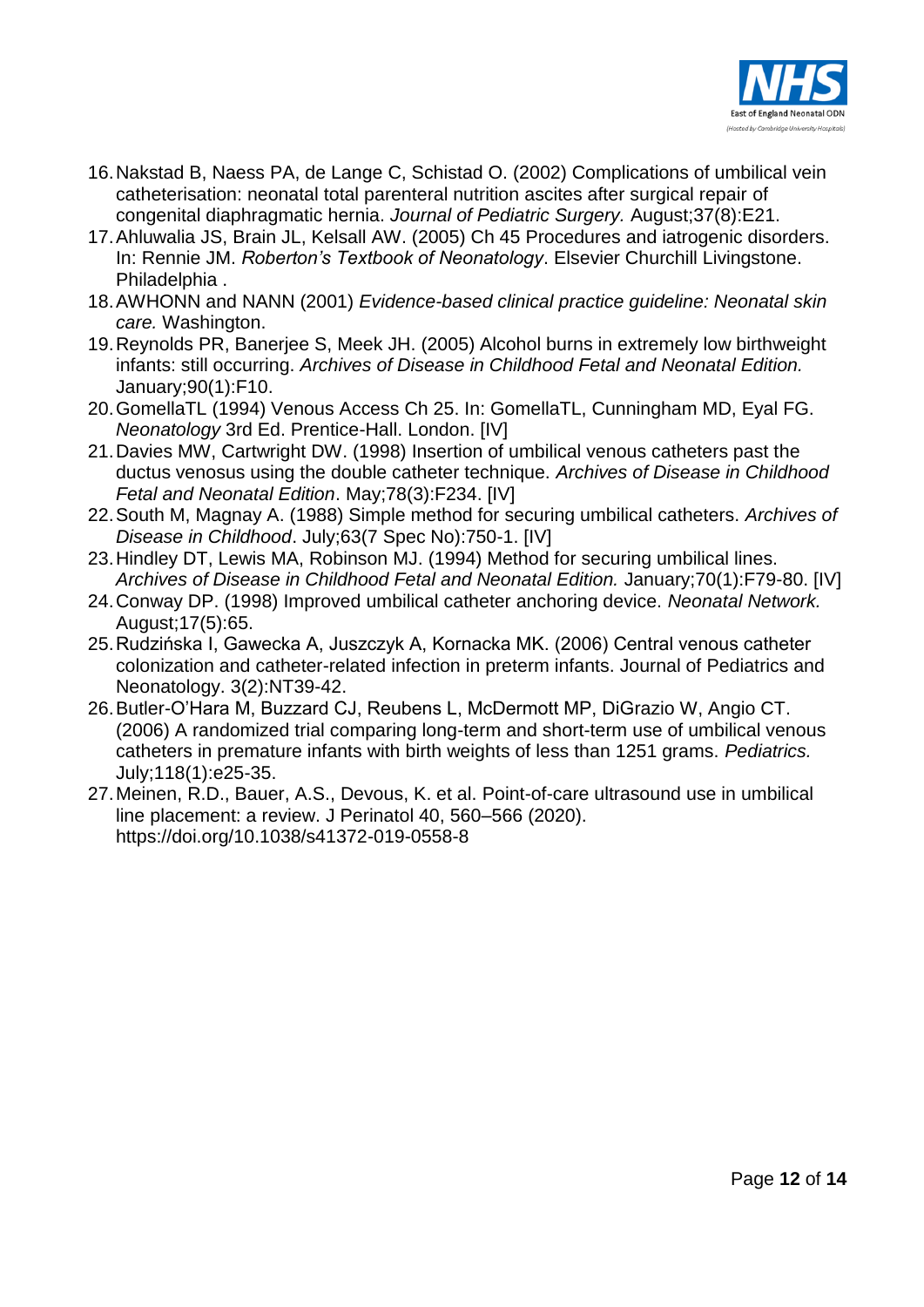

**All Rights Reserved. The East of England Neonatal ODN withholds all rights to the maximum extent allowable under law. Any unauthorised broadcasting, public performance, copying or re-recording will constitute infringement of copyright. Any reproduction must be authorised and consulted with by the holding organisation (East of England Neonatal ODN).**

**The organisation is open to share the document for supporting or reference purposes but appropriate authorisation and discussion must take place to ensure any clinical risk is mitigated. The document must not incur alteration that may pose patients at potential risk. The East of England Neonatal ODN accepts no legal responsibility against any unlawful reproduction. The document only applies to the East of England region with due process followed in agreeing the content.**